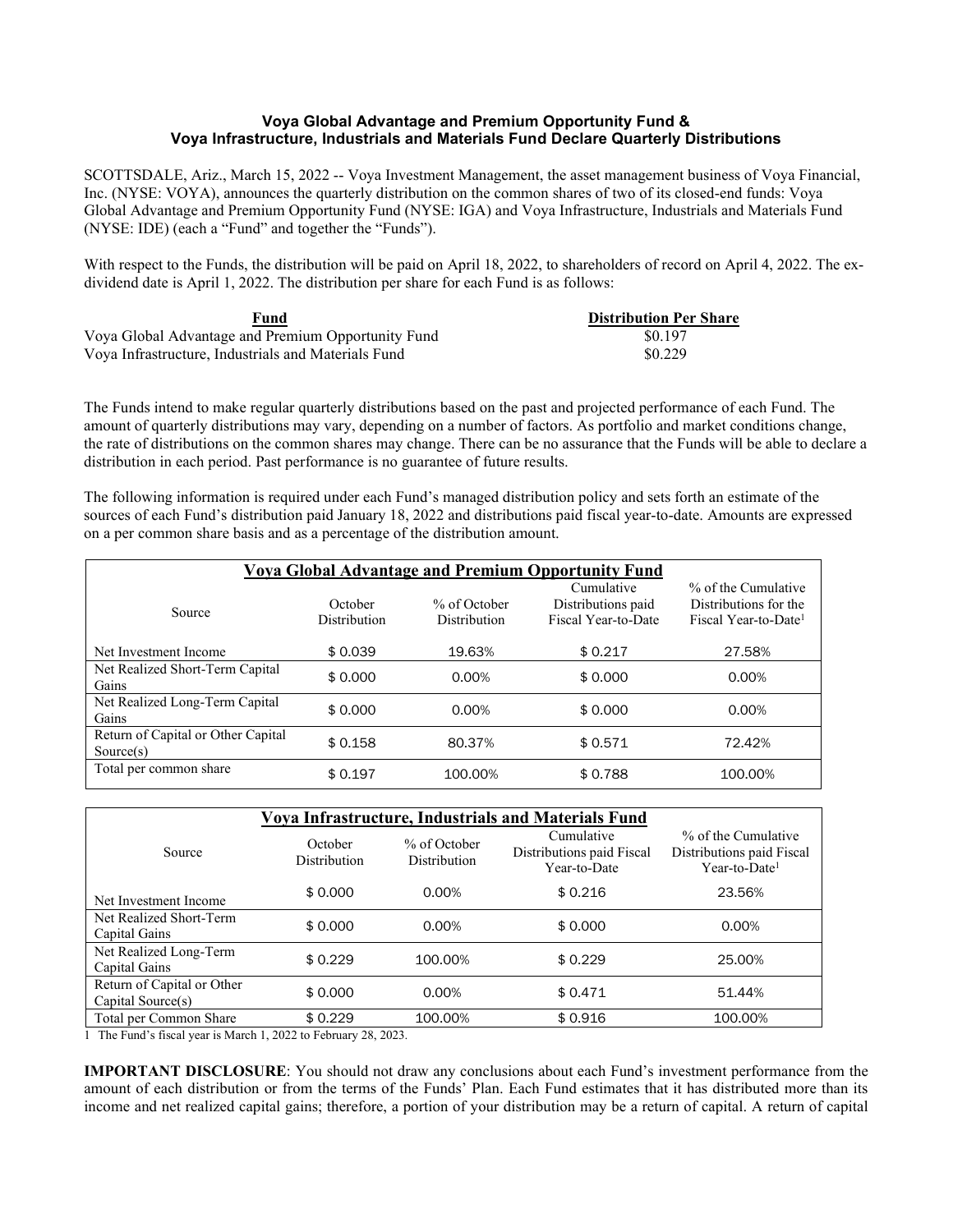may occur, for example, when some or all of the money that you invested in the Funds is paid back to you. A return of capital distribution does not necessarily reflect each Fund's investment performance and should not be confused with 'yield' or 'income.' The amounts and sources of distributions reported in this Section 19(a) Notice are only estimates and are not being provided for tax reporting purposes. The actual amounts and sources of the amounts for tax reporting purposes will depend upon each Fund's investment experience during the remainder of its fiscal year and may be subject to changes based on tax regulations. Each Fund will send you a Form 1099-DIV for the calendar year that will tell you how to report these distributions for federal income tax purposes.

Set forth in the tables below is information relating to each Fund's performance based on its net asset value (NAV) for certain periods.

### Voya Global Advantage and Premium Opportunity Fund

| 7.42%  |
|--------|
| 7.48%  |
| 13.17% |
| 5.61%  |
|        |

#### Voya Infrastructure, Industrials and Materials Fund

| Average annual total return at NAV for the five year period ended on November 30, 2021 <sup>1</sup>          | 6.03% |
|--------------------------------------------------------------------------------------------------------------|-------|
| Annualized current distribution rate expressed as a percentage of NAV as of November 30, 2021 <sup>2</sup>   | 7.37% |
| Cumulative total return at NAV for the fiscal year through November 30, 2021 <sup>3</sup>                    | 6.87% |
| Cumulative fiscal year to date distribution rate as a percentage of NAV as of November 30, 2021 <sup>4</sup> | 5.53% |

Average annual total return at NAV represents the compound average of the annual NAV total returns of the Fund for the five year period ended on November 30, 2021.

2 The annualized current distribution rate is the cumulative distribution rate annualized as a percentage of the Fund's NAV as of November 30, 2021.

3 Cumulative total return at NAV is the percentage change in the Fund's NAV for the period from the beginning of its fiscal year to November 30, 2021 including distributions paid and assuming reinvestment of those distributions.

4 Cumulative fiscal year distribution rate for the period from the year-to-date period as a percentage of the Fund's NAV as of November 30, 2021.

### **Past performance is no guarantee of future results. The performance quoted represents past performance. Investment return and principal value of an investment will fluctuate, and shares, when redeemed, may be worth more or less than their original cost. Current performance may be lower or higher than the performance data quoted.**

Shares of closed-end funds often trade at a discount from their net asset value. The market price of Fund shares may vary from net asset value based on factors affecting the supply and demand for shares, such as Fund distribution rates relative to similar investments, investors' expectations for future distribution changes, the clarity of the Fund's investment strategy and future return expectations, and investors' confidence in the underlying markets in which the Fund invests. Fund shares are subject to investment risk, including possible loss of principal invested. No Fund is a complete investment program and you may lose money investing in a Fund. An investment in a Fund may not be appropriate for all investors. Before investing, prospective investors should consider carefully the Fund's investment objective, risks, charges and expenses.

Certain statements made on behalf of the Fund in this release are forward-looking statements. The Fund's actual future results may differ significantly from those anticipated in any forward-looking statements due to numerous factors, including but not limited to a decline in value in equity markets in general or the Fund's investments specifically. Neither the Fund nor Voya Investment Management undertake any responsibility to update publicly or revise any forward-looking statement.

This information should not be used as a basis for legal and/or tax advice. In any specific case, the parties involved should seek the guidance and advice of their own legal and tax counsel.

## **About Voya® Investment Management**

A leading, active asset management firm, Voya Investment Management manages, as of December 31, 2021, over \$263 billion for affiliated and external institutions as well as individual investors. With more than 40 years of history in asset management, Voya Investment Management has the experience and resources to provide clients with investment solutions with an emphasis on equities, fixed income, alternatives and multiasset strategies and solutions. Voya Investment Management has been named every year since 2015 as a